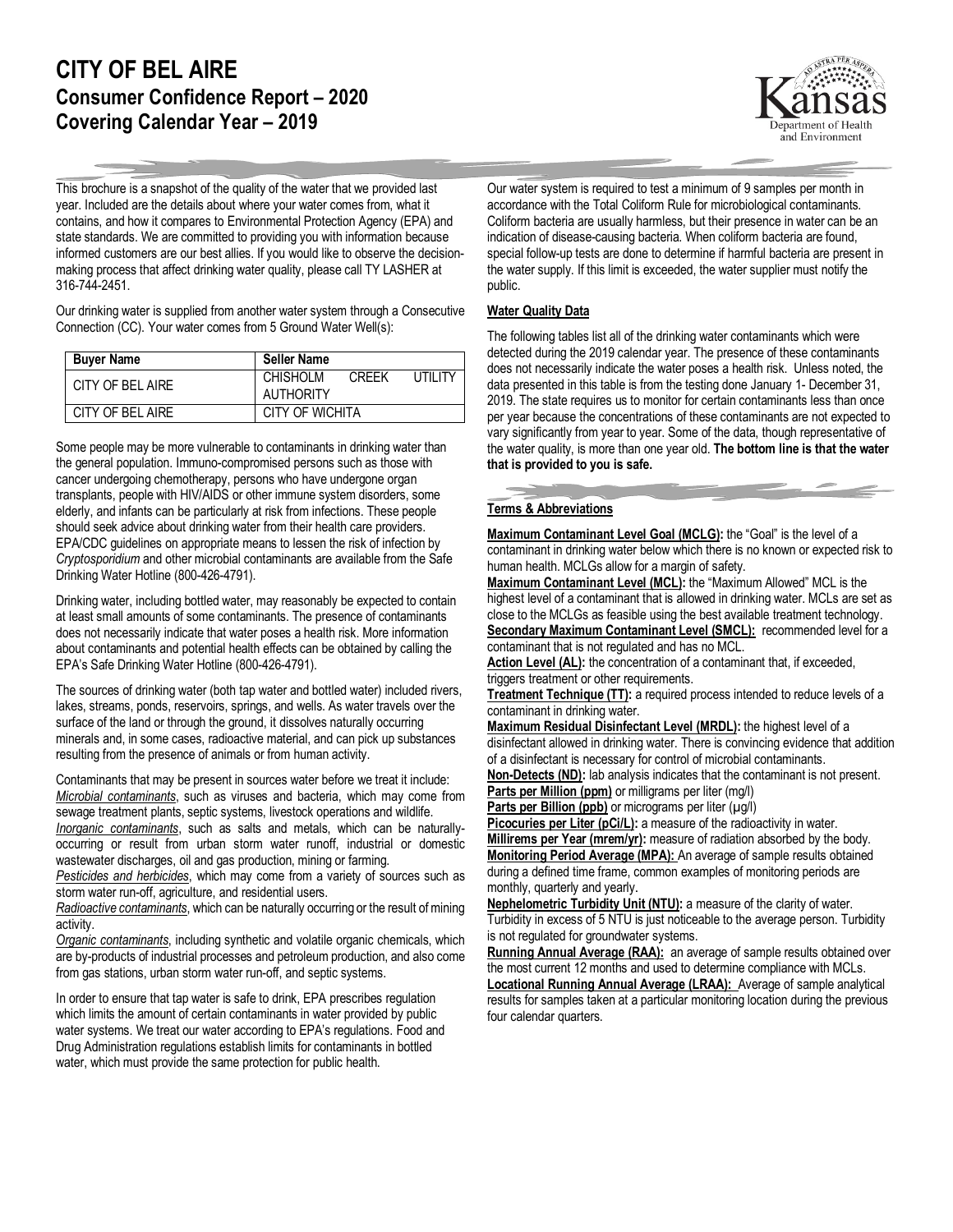## **Testing Results for: CITY OF BEL AIRE**

| <b>Disinfection Byproducts</b>   | <b>Monitoring</b><br>Period | <b>Highest</b><br>RAA          | Range<br>(low/high) | Unit | <b>MCL</b> | <b>MCLG</b>             |  | <b>Typical Source</b>                     |  |  |
|----------------------------------|-----------------------------|--------------------------------|---------------------|------|------------|-------------------------|--|-------------------------------------------|--|--|
| TOTAL HALOACETIC ACIDS<br>(HAA5) | 2019                        |                                | $6.8 - 9.2$         | ppb  | 60         | 0                       |  | By-product of drinking water disinfection |  |  |
| <b>TTHM</b>                      | 2019                        | 22                             | 22                  | ppb  | 80         |                         |  | By-product of drinking water chlorination |  |  |
|                                  |                             |                                |                     |      |            | <b>Sites</b><br>Over AL |  |                                           |  |  |
| <b>Lead and Copper</b>           | <b>Monitoring</b><br>Period | 90 <sup>th</sup><br>Percentile | Range<br>(low/high) | Unit | <b>AL</b>  |                         |  | <b>Typical Source</b>                     |  |  |
| COPPER, FREE                     | 2016 - 2018                 | 0.092                          | $0.0023 -$<br>0.41  | ppm  | 1.3        | 0                       |  | Corrosion of household plumbing           |  |  |

If present, elevated levels of lead can cause serious health problems, especially for pregnant women and young children. Lead in drinking water is primarily from materials and components associated with service lines and home plumbing. Your water system is responsible for providing high quality drinking water, but cannot control the variety of materials used in plumbing components. When your water has been sitting for several hours, you can minimize the potential for lead exposure by flushing your tap for 30 seconds to 2 minutes before using water for drinking or cooking. If you are concerned about lead in your water, you may wish to have your water tested. Information on lead in drinking water, testing methods, and steps you can take to minimize exposure is available from the Safe Drinking Water Hotline or at [http://www.epa.gov/safewater/lead.](http://www.epa.gov/safewater/lead)

During the 2019 calendar year, we had the below noted violation(s) of drinking water regulations.

| Compliance<br>Perioa                                     | Analvte                                                   | Comments                                                   |
|----------------------------------------------------------|-----------------------------------------------------------|------------------------------------------------------------|
| 110011<br>014<br>zu<br>$\sqrt{1}$<br>$-51$<br>11 L U I U | <b>RULE</b><br><b>IDENCE</b><br><br>CONF<br>JN S<br>.JMF′ | ----<br>nor.<br>UACY/AVAIL<br>ABIL<br>,UNIEN!<br>יי<br>៶៴៲ |

There are no additional required health effects notices.

There are no additional required health effects violation notices.

Some or all of our drinking water is supplied from another water system. The table below lists all of the drinking water contaminants, which were detected during the 2019 calendar year from the water systems that we purchase drinking water from.